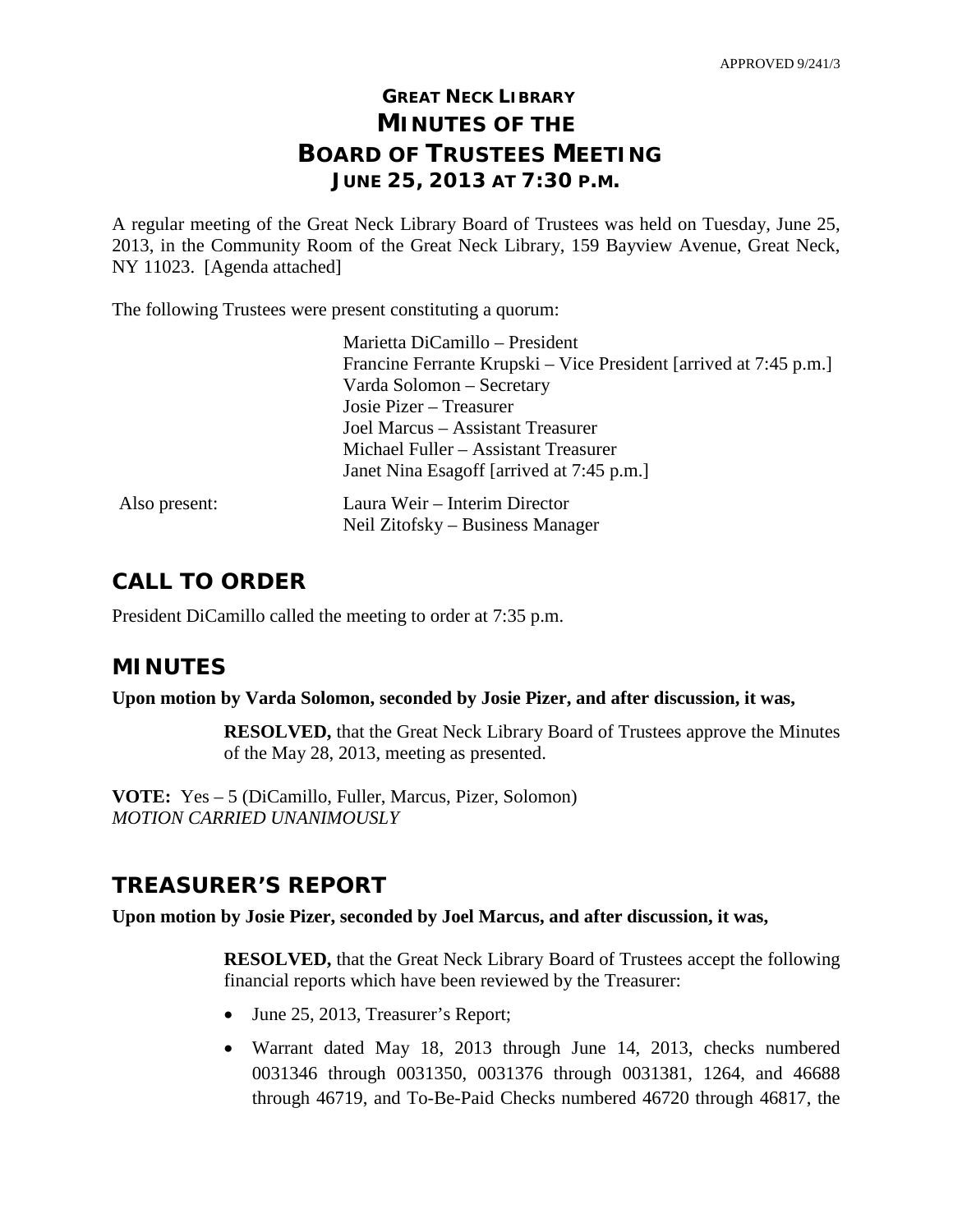sums set against their respective names, amounting in the aggregate to \$329,223.88;

\_\_\_\_\_\_\_\_\_\_\_\_\_\_\_\_\_\_\_\_\_\_\_\_\_\_\_\_\_\_\_\_\_\_\_\_\_\_\_\_\_\_\_\_\_\_\_\_\_\_\_\_\_\_\_\_\_\_\_

• Payroll Warrants for pay dates May 2, 2013, May 16, 2013 and May 30, 2013, and which have been reviewed by the Treasurer, in the amounts of \$157,464.46, \$152,698.20 and \$151,223.06 respectively, for a total of \$461,385.72.

**VOTE:** Yes – 5 (DiCamillo, Fuller, Marcus, Pizer, Solomon) *MOTION CARRIED UNANIMOUSLY*

# **PAYROLL CHANGES**

**Upon motion by Josie Pizer, seconded by Michael Fuller, and after discussion, it was,**

**RESOLVED,** that the Great Neck Library Board of Trustees accept the Payroll Changes of May 18, 2013 through June 14, 2013 as presented, and which have been reviewed by the Finance Committee.

**VOTE:** Yes – 5 (DiCamillo, Fuller, Marcus, Pizer, Solomon) *MOTION CARRIED UNANIMOUSLY*

# **REPORTS**

## **Finance Committee**

The Committee met on Tuesday, June 18, 2013 – 7:30 p.m. at Station Branch Library.

Old Business

Neil Zitofsky, Business Manager reviewed packet of old business including:

- 1. The Digitization of Personnel, Payroll and Business records.
- 2. Adjustments to the Payroll/Time and Attendance system. Additional supervisory staff training will be scheduled.
- 3. Review of NLS Database billing methods. There was a question about whether NLS ever passes a resolution to approve weighted billing.
- 4. Field work for the audit is scheduled to begin July 22, 2013.
- 5. Budget:
	- a. New Head of maintenance will examine procedures for Sunday/Holiday/Summer book drops.
	- b. Discussion with Computer Department about cutting Verizon costs did not pan out.
	- c. Overtime analysis
- 6. Summary of Pension and Health insurance rates and costs for 2010-2013.
- 7. Renovation Finances, including estimates of Library Tax for the bond issue and projected operating costs for renovated building.

#### Routine Business

- 2. Monthly Procedures
	- a. Review of Warrants
	- b. Review of GNL financial statements

#### New Business

- 3. Year end
	- a. 2013 Budget Revision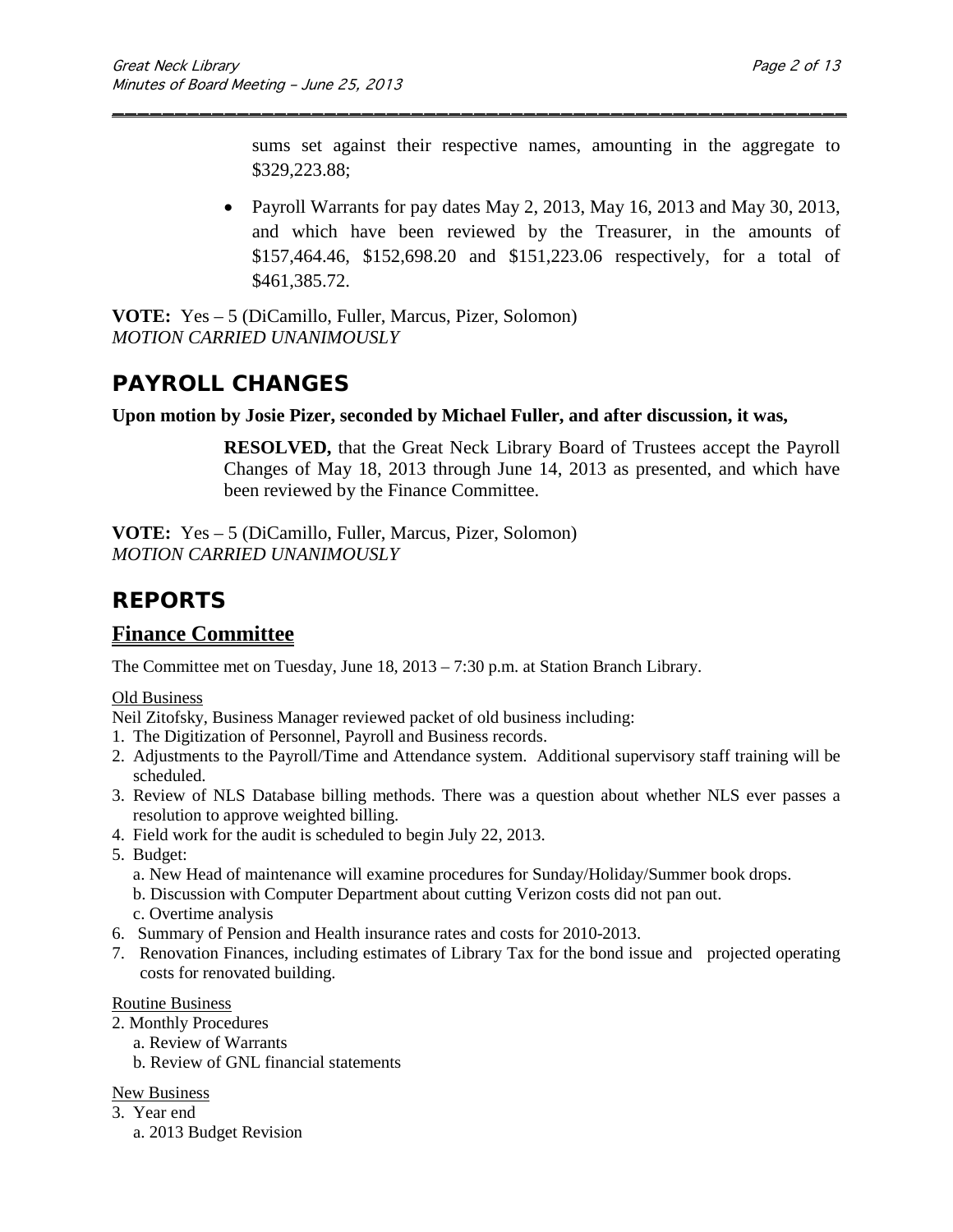b. Projected 2013 surplus: Neil expects a surplus between \$200,000 and \$275,000 for the fiscal year that ends June 30, 2013. Amended "comments" section in the budget needs to be done so that an explanation for each item is public.

\_\_\_\_\_\_\_\_\_\_\_\_\_\_\_\_\_\_\_\_\_\_\_\_\_\_\_\_\_\_\_\_\_\_\_\_\_\_\_\_\_\_\_\_\_\_\_\_\_\_\_\_\_\_\_\_\_\_\_

c. Restricted Fund balances were examined and suggestions, by Marietta, for the additions were made for each fund. Business Manager will discuss each addition at the Board meeting on 6/25/13.

4. Interest rates for financing renovation. Neil was in touch with Noah Nadelson of Munistat and the office of Louise Fishman Town of North Hempstead -BTDC. Noah said that he did one recent deal at 4% and one at 8%. The Town of N. Hempstead reviewed the process and declined to state what the present interest rates were for projects like ours.

5. There was discussion about the contract for the color copier used by staff. Our next meeting will have pricing for copies that have the ability to scan so that we will be able to eliminate the purchase/repurchase or lease for our present scanner or another scanner.

6. The installation of people counters that count entrance into the building by hour will be put on hold but we will still need pricing for these counters. We will wait until the Building Renovation is completed before a decision is made about a purchase.

7. There was discussion about beginning a plan for formalized fundraising for the building renovation, including naming opportunities. Laura will check Jane's files for any information she may have gathered.

#### Reports Held Over

- 1. Multiple titles by employee, departments, hours and payroll.
- 2. Analysis and review of the discrepancies of the NLS delivery charges.
- 3. Changed report of Main Building and Special Services Fund with accurate reporting.
- 4. Amounts that can be funded for the renovation.
- 5. Attachments not part of the Finance Packet.

Next meeting is scheduled for Thursday, July 18 at Main. Sign checks. Adjournment at 9:15 pm. [End of written report]

Committee Chair Josie Pizer asked the Business Manager to review the 2013 budget and any transfer of surpluses that is being recommended.

Mr. Zitofsky explained that the auditors advised that budget reallocation should be done before the auditors come and before the numbers are final rather than base these transfers on the audit report. He explained that the process he used is to identify the lines that he supposed will be overspent and determined what lines seemingly will be underspent and then he did the reallocation. The Business Manager then reviewed some of the lines that were affected.

### **(***Trustees Nina Esagoff and Ferrante Krupski arrived at this point)*

Trustee Solomon inquired about the \$600 security deposit to the School District for the yard sale sponsored by the Parkville Branch and whether this money was refunded. She would like for this to be removed from the Parkville programming line of the budget as an over expenditure. Mr. Zitofsky stated that the June income has not yet been posted but he will look into it and have it rectified for the next Finance Committee meeting.

### **Branch Committee**

Trustee Fuller, Chair of the Branch Committee, reported on the branches as follows: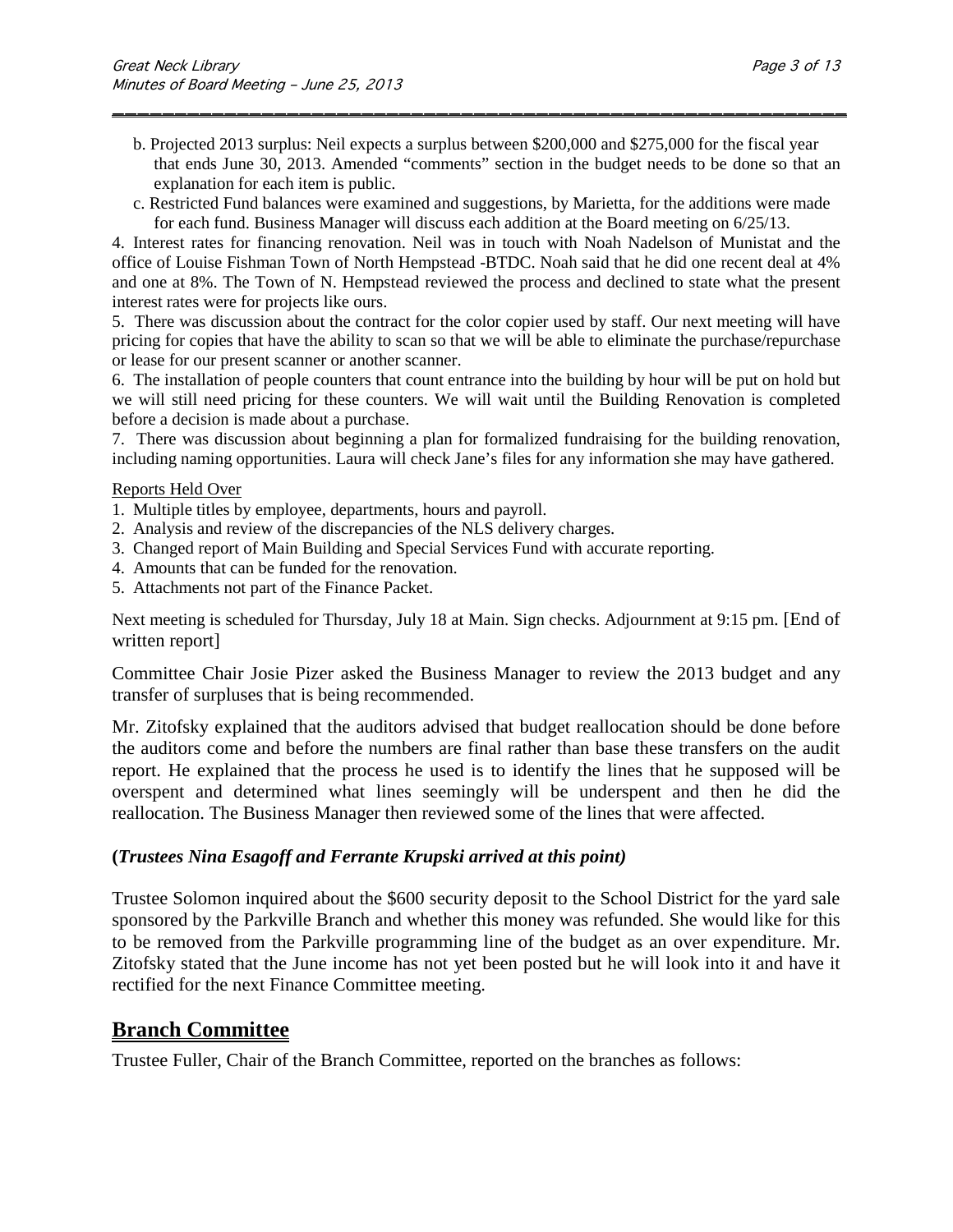Lakeville – He visited the Lakeville Branch and he observed that the carpet was replaced and everything looked good and there was no odor. The Interim Director added that the air conditioning was not working but has since been fixed.

\_\_\_\_\_\_\_\_\_\_\_\_\_\_\_\_\_\_\_\_\_\_\_\_\_\_\_\_\_\_\_\_\_\_\_\_\_\_\_\_\_\_\_\_\_\_\_\_\_\_\_\_\_\_\_\_\_\_\_

Parkville – He is waiting for more staff input as to the best way possible to move things around. The committee is not ready to make any recommendations to the Board. The interim Director also reported that the Business Manager and herself met with Doris Newman, a specialist in library shelving and furniture, and who had done some work when the Parkville children's space was renovated several years ago. There is no charge to the library for her consultation visit.

Station – The Interim Director reported that the wet tiles were replaced and then, after the storm, the tiles became wet again and the landlord is not responding. She was instructed to contact the attorney so he can send the landlord a letter referencing all the correspondences that had been sent to him regarding the leaking roof. Trustee Fuller also added that the circulation desk will be relocated as soon as the new Head of Maintenance is settled in.

## **Building Advisory Committee (BAC)**

President DiCamillo reported that the BAC together with the Board of Trustees met three times this month to interview potential candidates for the position of Owner's Representative. The BAC will then recommend an Owner's Representative to the Board at a special Board meeting on July 23, 2013 at 7:30 p.m. as well as submit Option 7 plan with budget estimates.

The BAC also met with KG&D to finalize Option 7 plan which the committee believes the Board and the public will like as it is well thought out. They will also meet again on July 9, 2013 at 7:00 p.m. to review the plan before recommending it to the Board.

The public will have several opportunities to see the plan and they can make recommendations which will be then evaluated before any modifications are made. Modifications will be made up to the point of the schematic. All the meetings are posted and are open to the public. The building information will be provided to the public through mailings, speakers and email blasts as well as reaching out to civic associations, seniors, the Park District and GNVOA, among others.

There is a resolution on tonight's agenda to increase the BAC membership to include the Business Manager. She polled the committee members regarding their willingness to continue until the project is completed and they were all agreeable. Subsequently, there is a resolution on this agenda to extend the date of the BAC operation.

The September date for a referendum, which was decided on at the last Board Meeting, is not a viable date for the School District who will be holding the referendum on behalf of the Library. The new date will be in November (see page 11).

Trustee Pizer, who chairs the Outreach Sub-Committee, reported that the committee – Michael Currie, Chris Johnson, Amy Levinson, Marianna Wohlgemuth, and herself – has been working on a series of bookmarks to keep the public informed. Every time a patron checks out an item, staff should place a bookmark in the item. The Interim Director will bring this to the attention of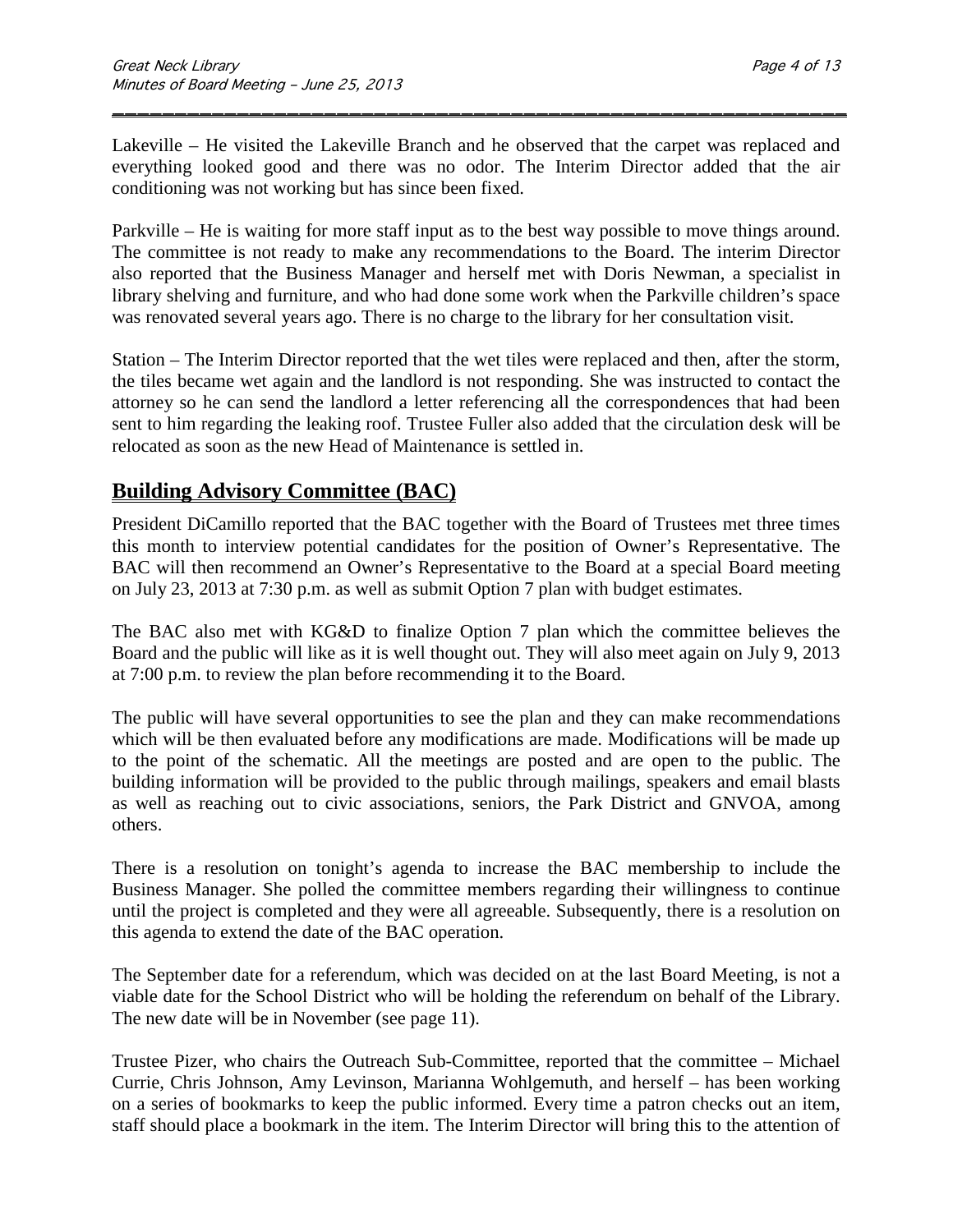the Department and Branch Heads who will instruct their staff accordingly. There is a total of seven bookmarks, six of which have already been approved. The information on the bookmarks will appear in weekly issues of the local newspapers. President DiCamillo will also have an article in the next issue of the local newspapers.

\_\_\_\_\_\_\_\_\_\_\_\_\_\_\_\_\_\_\_\_\_\_\_\_\_\_\_\_\_\_\_\_\_\_\_\_\_\_\_\_\_\_\_\_\_\_\_\_\_\_\_\_\_\_\_\_\_\_\_

### *Public Comment: Karen Rubin, Dan Nachmanoff*

## **Director Search Committee**

Trustee Ferrante Krupski, committee chair, reported that there were approximately 22 applications received which were narrowed down to two who possibly met the qualifications. One individual withdrew for personal reasons and the other candidate was interviewed over the telephone on June 6, 2013. The search will be re-opened with an offer of a larger salary range commensurate with experience and qualifications along with full benefits package. The new advertisement will be running for six weeks from mid July to September (see page 8).

Dan Nachmanoff, a member of the public, suggested to the Board that based on past experience of how difficult it is to get someone from far away especially since this is a very expensive community and the cost involved in relocating, the Board might want to concentrate on the tristate area. He also suggested that since the salaries of library director are public information, all those directors making less than what Great Neck is offering, should be contacted and asked if they are interested in the position. President DiCamillo stated that Trustee Ferrante Krupski may want to email the other members on the committee to get their opinion on limiting the search to the tri-state area.

Trustee Solomon asked that Nassau Community College, University at Farmingdale and Stonybrook University be added to the list of universities to which the advertisement will be sent.

*Public Comment: Karen Rubin, Dan Nachmanoff*

### **Long Range Planning Committee**

Nothing to report.

## **Policy & Bylaws Committee**

The next meeting of the Policy/Bylaws Committee is July 17, 2013. President DiCamillo charged the committee with reviewing the following policies which should take priority over the other items that the committee had on the agenda for its upcoming meeting:

- (1) formalize personnel policy to address the manner in which vacant positions are currently replaced;
- (2) Review the Financial Guidelines for Vendors policy. During interviews with Owners' Representative, it came up that in the event that there are change orders in the construction process, there needs be a committee on hand to make decisions rather than having to wait for the next Board meeting as this will delay the process.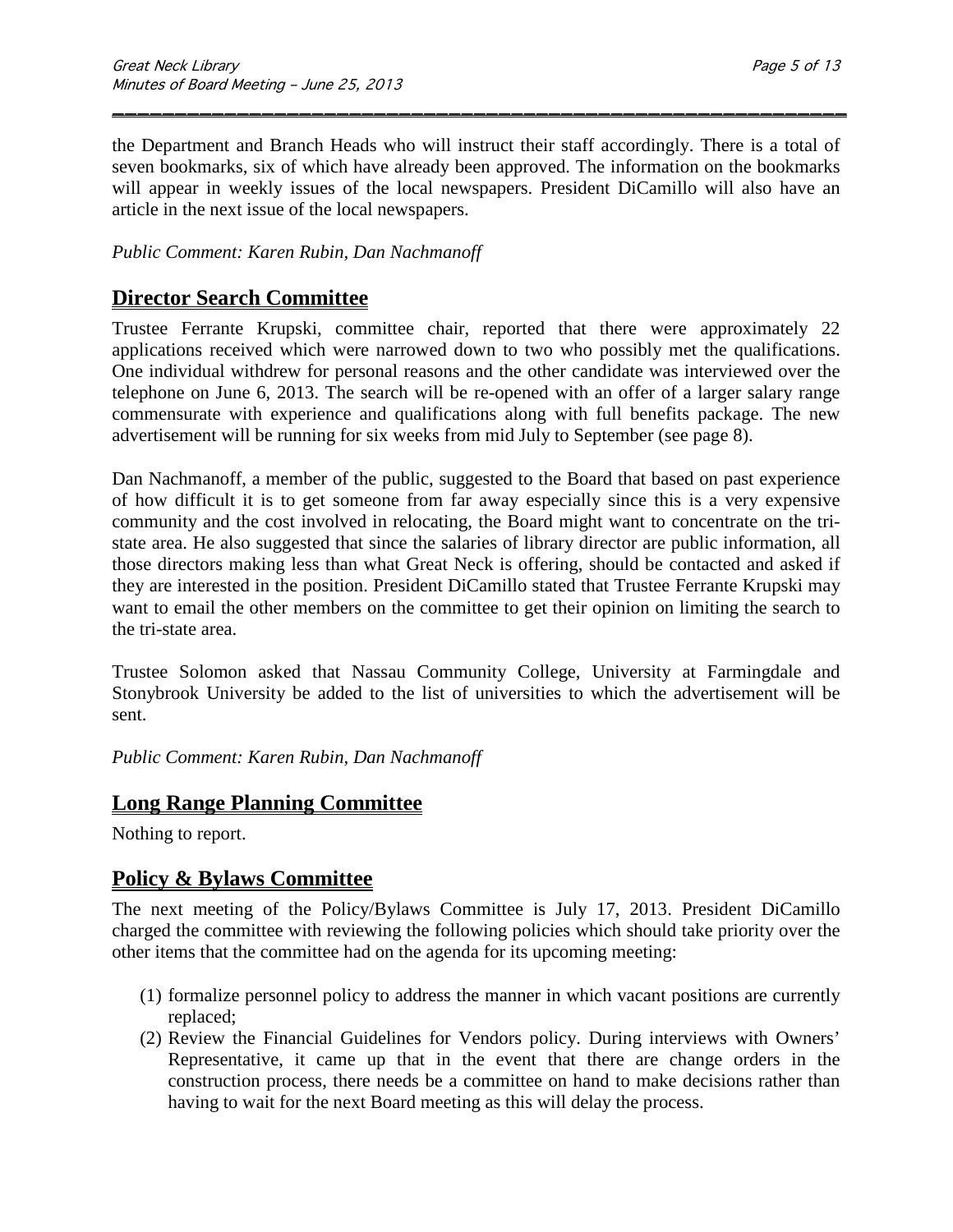### **Secretary**

The number of pages of Board Meeting Minutes from 1999 going forward that would require scanning should be determined to see if the number falls within the Library's contract with Digiscribe.

\_\_\_\_\_\_\_\_\_\_\_\_\_\_\_\_\_\_\_\_\_\_\_\_\_\_\_\_\_\_\_\_\_\_\_\_\_\_\_\_\_\_\_\_\_\_\_\_\_\_\_\_\_\_\_\_\_\_\_

## **Staff Reports**

Trustee Pizer asked the Interim Director to follow up on the missing reports from staff who attended conferences. She stated that there are some very good suggestions in the reports she read and she wanted to know how the things that staff learned at the conferences will be implemented for the benefit of the library and its patrons.

President DiCamillo announced that the first email blast will contain the BAC meeting with KG&D on July  $9<sup>th</sup>$  and also the first bookmark. Thereafter, every two weeks some news and a bookmark should go to all those who signed up.

## **Interim Library Director**

(Text of written report below)

Grants

Bullet Aid from Senator Martins: I received a call from Senator Martins on June 13 advising me that he has allocated \$25,000 in Bullet Aid to the Great Neck Library. This unrestricted grant comes from unallocated funds of the State Education Department. He suggested that libraries are a great educational resource in the community and the Bullet Aid will enhance services locally. The money will be wired into the Library's account sometime in mid-August. Senator Martins requests that we identify a project and keep his office appraised of its progress. I have called a meeting of the Department Heads to brainstorm about potential projects that would best enhance library services, collections or facilities.

Back in April Senator Martins office called to say that the Great Neck Library was the recipient of a \$100,000 Library Grant for the purchase and installation of RFID technology. This grant was approved by the Governor's Division of Building and would be disbursed by the State Dormitory Authority. I have not received any further word on the matter and have called the Senator's office to ask that they try to determine the hold-up.

### Building Renovation

Owner's Representative interviews: The Building Advisory Committee has interviewed five firms that have supplied a bid for the Owner' Representative position. A sixth firm will be interviewed the week of June 24.

#### Maintenance

Replacement of Cracked Boiler Plate: In February the Library Board approved the proposal from SaveMor Mechanical for emergency repair work to the packaged boiler designated B-1. The Board agreed to purchase the replacements parts (cracked #2 boiler section and cracked front boiler plate) in advance to keep on hand in case the boiler broke down during the winter. The boiler continued to function through the spring and in May, when heat was no longer needed the replacement parts were installed with no interruption of library service.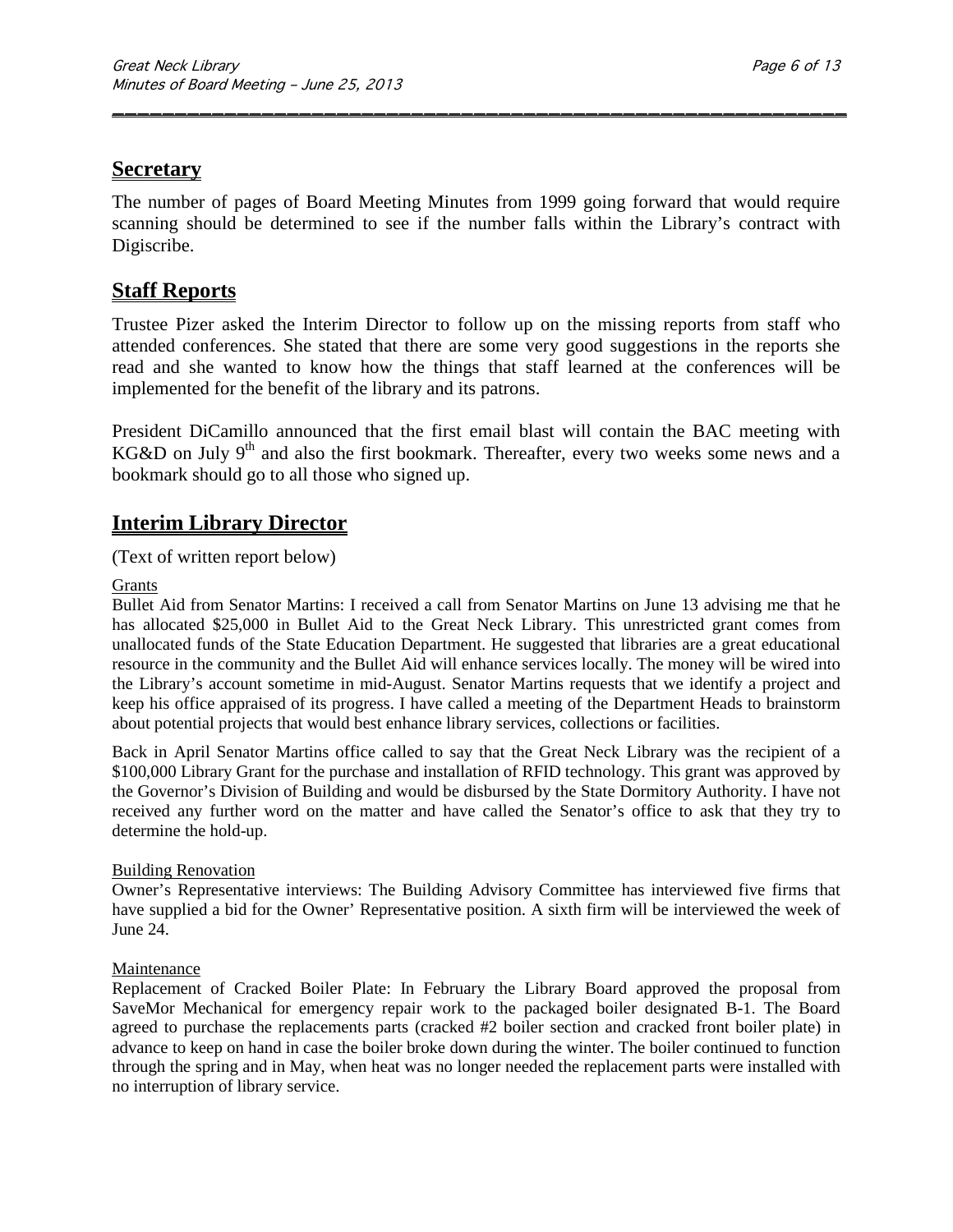#### Conditions at Lakeville

Rubber tile flooring had been installed at the front entrance area of the Lakeville branch. The tiles replace carpeting that became wet in bad weather and was thought to contribute to the mildew smell that developed at the Lakeville Branch in March. Ruth reports that she now notices a rubber smell, not unlike the smell of a new shower curtain, but expects it to dissipate over time.

\_\_\_\_\_\_\_\_\_\_\_\_\_\_\_\_\_\_\_\_\_\_\_\_\_\_\_\_\_\_\_\_\_\_\_\_\_\_\_\_\_\_\_\_\_\_\_\_\_\_\_\_\_\_\_\_\_\_\_

#### Meetings and Conferences

Spring is the time for Library Conferences: Shuqian Zhang attended the Computers in Libraries Conference in Washington D.C. April 9-12. Janet Fine and Christine Johnson attended the Innovative Interfaces User's Group in San Francisco the week of April 22. The Long Island Library Conference was attended on May 2 by 10 employees representing every department and branch of the Great Neck Library. They are Deidre Goode, Denise Liggio, Lisa Stowe, Jonathan Aubrey, Courtney Greenblatt, Judy Snow, Marion Dodson, David Aubrey, Hai-nee Tan and Wanda Lei. Irina Zaionts will attend the American Library Conference in Chicago June 29 through July 3. I have asked everyone who has attended these conferences to type up a report and will ask then to speak about an interesting idea they encountered at our next staff meeting. [End of written report]

## **President's Report**

President DiCamillo reported on the following:

- NLS Update Great Neck Library Sub-Committee on NLS Funding met on June 3, 2013, at Parkville with the dissenting libraries and the consensus from that meeting was to send a letter to all the member libraries asking them to meet to brainstorm on the exorbitant fees – a 279% increase over a four year period. There will be a meeting on July 15 with NYS Librarian Margolis, NLS Director Jackie Thresher, NLS attorney, and NLS Board members along with Trustees Josie Pizer, Janet Nina Esagoff and herself. The Great Neck Library attorney will probably be in attendance.
- Library Newsletter was changed from bi-monthly to quarterly. The next issue is scheduled to be mailed after the library's Bylaws deadline for the library election information to be disseminated to the membership. Estimates were obtained for a separate mailer which would cost approximately \$2,300 for printing. Conversely, if we were to go with a 16-page issue of the newsletter as opposed to 12 pages, the cost would be approximately another \$200 for printing. It was decided to go with the latter which would be mailed to the public earlier than scheduled so as to meet the deadline. This would require that all information be submitted to the Programming Office no later than the end of July.
- A temporary Relocation Committee will be formed at tonight's Board meeting [see page 12]. Also, a fundraising committee will be formed in the very near future to work on fundraising as well as creating a beautiful children's garden with help from specialists and professionals who would donate some of their time to this cause. She asked Trustees to think about serving on this committee.

## **OLD BUSINESS**

### **New Job Description for Library Director** (Third Reading)

**Upon motion by Francine Ferrante Krupski, seconded by Varda Solomon, and after discussion, it was,**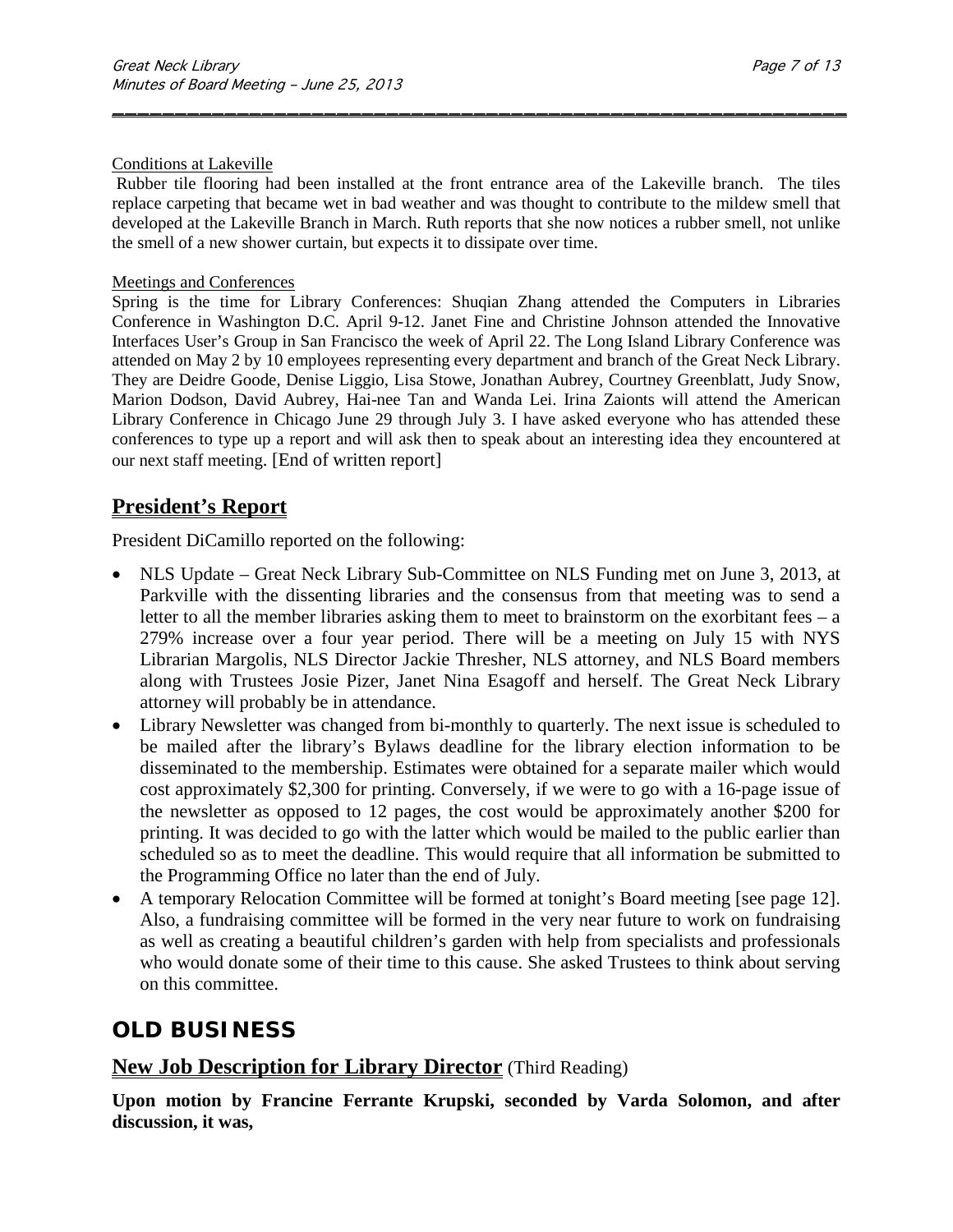**RESOLVED**, that the Great Neck Library Board of Trustees approve the Job Descriptions for the Library Director position as recommended by the Director Search Committee.

*Public Comment: Karen Rubin, Dan Nachmanoff*

**VOTE:** Yes – 7 (DiCamillo, Ferrante Krupski, Fuller, Marcus, Nina Esagoff, Pizer, Solomon) *MOTION CARRIED UNANIMOUSLY*

\_\_\_\_\_\_\_\_\_\_\_\_\_\_\_\_\_\_\_\_\_\_\_\_\_\_\_\_\_\_\_\_\_\_\_\_\_\_\_\_\_\_\_\_\_\_\_\_\_\_\_\_\_\_\_\_\_\_\_

**Upon motion by Joel Marcus, seconded by Francine Ferrante Krupski, and after discussion, it was,**

> **RESOLVED**, that the Great Neck Library Board of Trustees amend the Board Policy Manual by replacing the existing Section 300-10 – Responsibilities of the Library Director – with the new job descriptions for the library director.

**VOTE:** Yes – 7 (DiCamillo, Ferrante Krupski, Fuller, Marcus, Nina Esagoff, Pizer, Solomon) *MOTION CARRIED UNANIMOUSLY*

## **NEW BUSINESS**

## **Library Director – Amendment to Salary Range & Benefits Package**

**Upon motion by Michael Fuller and seconded by Josie Pizer, and after discussion, it was,**

**RESOLVED,** that the Great Neck Library Board of Trustees amend the resolution approved on March 21, 2013 for a salary range of \$118,000-\$128,000 per year with full benefits package to a new competitive salary range of up to \$150,000 per year with full benefits package commensurate with experience and qualifications.

**VOTE:** Yes – 7 (DiCamillo, Ferrante Krupski, Fuller, Marcus, Nina Esagoff, Pizer, Solomon) *MOTION CARRIED UNANIMOUSLY*

### **Library Director – Amendment to Advertisement**

**Upon motion by Janet Nina Esagoff and seconded by Michael Fuller, and after discussion, it was,**

> **RESOLVED,** that the Great Neck Library Board of Trustees approve the revised advertisement and reopen the search for the position of Library Director as recommended by the Director Search Committee. [Advertisement below]

Library Director—Great Neck Library, Great Neck, New York

The Board of Trustees of the Great Neck Library seeks a highly qualified Library Director to fulfill the Library's mission to provide access, ideas, information and a variety of educational,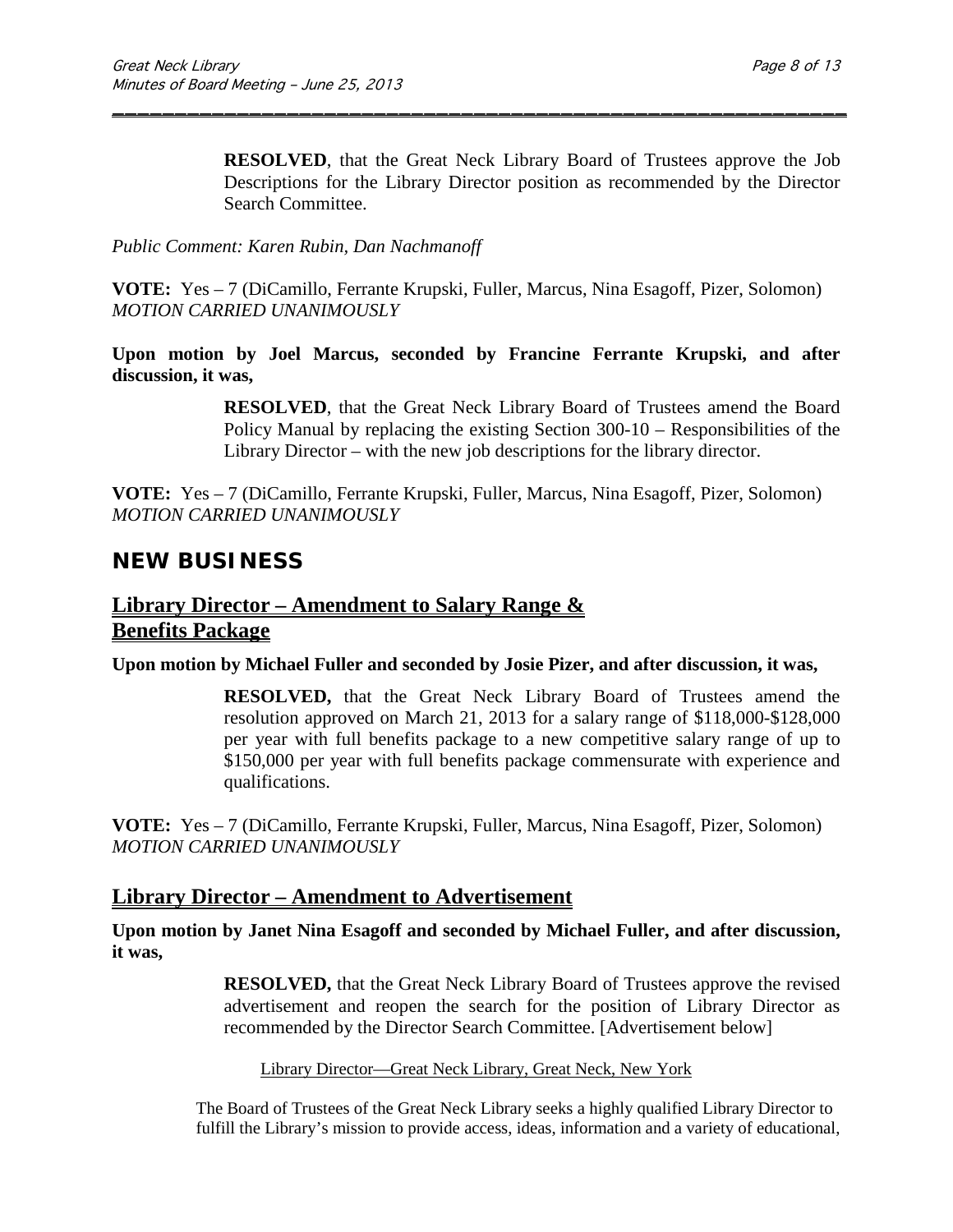cultural, recreational and intellectual resources to our broad and diverse community. With a Main Building and 3 branches, an annual budget of over \$8 million, and 150 employees, the Library Association serves the 43,000 residents of the Great Neck School District with proven programs and creative services.

#### **The Director is responsible for the day-to-day operations of the library system**.

\_\_\_\_\_\_\_\_\_\_\_\_\_\_\_\_\_\_\_\_\_\_\_\_\_\_\_\_\_\_\_\_\_\_\_\_\_\_\_\_\_\_\_\_\_\_\_\_\_\_\_\_\_\_\_\_\_\_\_

The successful candidate must demonstrate the required education, skills, experience and:

- MLS or MLIS degree from an ALA accredited institution required.
- Must have 5 years of management experience as a library director or assistant director in a public library.
- Ability to lead a Main Building renovation plan through a successful public referendum and ultimate completion.
- Experience in a multi-branch environment is preferred.
- Demonstrates knowledge of the philosophy, principles, methods and practices of library service, including public service, general library operations, technology applications and current philosophy in the field of Library Science.
- Proven administrative, supervisory and leadership skills that ensure a positive work environment.
- Ability to establish and maintain effective working relationships with staff, the Library Board of Trustees, the general public and peers in the library field.
- Proven experience with personnel issues and labor relations required.
- Demonstrates ability to prepare, present and monitor the annual budget.
- Ability to act as chief public relations officer of the library with proven experience in community outreach.
- Recognizes challenges as opportunities for improvement and positive change.

**Salary:** Up to \$150,000 with full benefits package commensurate with experience and qualifications.

Candidates meeting the above qualifications must submit a formal letter of application and resume by September 6, 2013, to:

> Francine Ferrante Krupski Library Director Search Committee Chair [directorsearch@greatnecklibrary.org](mailto:directorsearch@greatnecklibrary.org)

Describe your future objectives for our library system and yourself. Please submit your written response to two of the following questions along with your resume and cover letter:

- 1. Describe your core values and public service philosophy.
- 2. What are the key elements of an effective strategy plan?
- 3. How would you respond to a patron complaint, such as "How come the library doesn't have more e-Book titles?"
- 4. A patron owes \$30 for lost materials and overdue books. She says they were returned and she paid the money for the lost materials to someone else. How would you handle this?

**VOTE:** Yes – 7 (DiCamillo, Ferrante Krupski, Fuller, Marcus, Nina Esagoff, Pizer, Solomon) *MOTION CARRIED UNANIMOUSLY*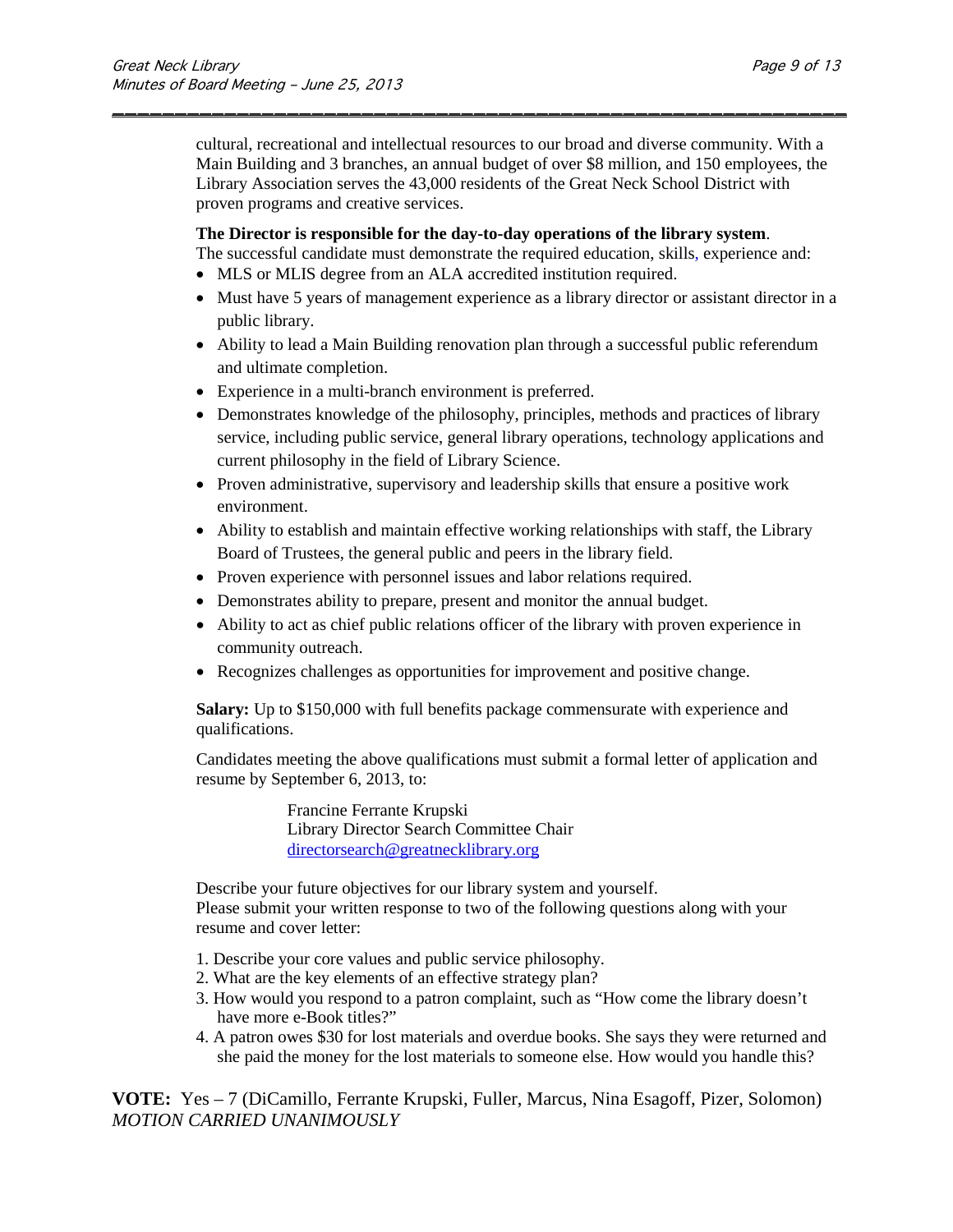## **Library Director – Amendment to the Budget for Advertisement Placement**

#### **Upon motion by Varda Solomon and seconded by Josie Pizer, and after discussion, it was,**

\_\_\_\_\_\_\_\_\_\_\_\_\_\_\_\_\_\_\_\_\_\_\_\_\_\_\_\_\_\_\_\_\_\_\_\_\_\_\_\_\_\_\_\_\_\_\_\_\_\_\_\_\_\_\_\_\_\_\_

**RESOLVED,** that the Great Neck Library Board of Trustees authorize additional funds in the amount of \$1,500 for the purpose of placing advertisements in certain publications and websites to recruit candidates for the Library Director position. Advertisements shall be placed in the following: ALA Joblist, LinkedIn, Metro New York NYT Online and Monster.Com, New York Library Association, Public Library Association, and free websites: Nassau County Library Association, Suffolk County Library Association, Innovative Interfaces User's Group Listserv, Web4Library Listserv (An electronic discussion group for World Wide Web Library Managers and universities). Such funds to be taken from the Recruitment & Training budget line.

### *Speaking: Karen Rubin*

**VOTE:** Yes – 7 (DiCamillo, Ferrante Krupski, Fuller, Marcus, Nina Esagoff, Pizer, Solomon) *MOTION CARRIED UNANIMOUSLY*

### **Acceptance of NYS Great Neck Library Annual Report**

### **Upon motion by Joel Marcus and seconded by Michael Fuller, and after discussion, it was,**

**RESOLVED**, that the Great Neck Library Board of Trustees accept the New York State Great Neck Library 2012 Annual Report for public and association libraries as presented.

**VOTE:** Yes – 7 (DiCamillo, Ferrante Krupski, Fuller, Marcus, Nina Esagoff, Pizer, Solomon) *MOTION CARRIED UNANIMOUSLY*

### **Budget Reallocation**

### **Upon motion by Josie Pizer and seconded by Francine Ferrante Krupski, and after discussion, it was,**

**RESOLVED,** that the Great Neck Library Board of Trustees authorize the lineitem changes to the 2013 Operating Budget as detailed in the 2013 Budget Reallocation Analysis, a copy of which is to be appended to the minutes of this meeting, as well as to the copy of the 2013 Budget maintained on file for the public at Main and the Branches.

Trustee Solomon asked for this to be tabled since she does not have sufficient information to vote to which President DiCamillo explained that it has to be done now because of NYS laws. President DiCamillo suggested approving the motion now and the \$600 paid to the School District as security deposit for yard sale sponsored by the Parkville Branch will be transferred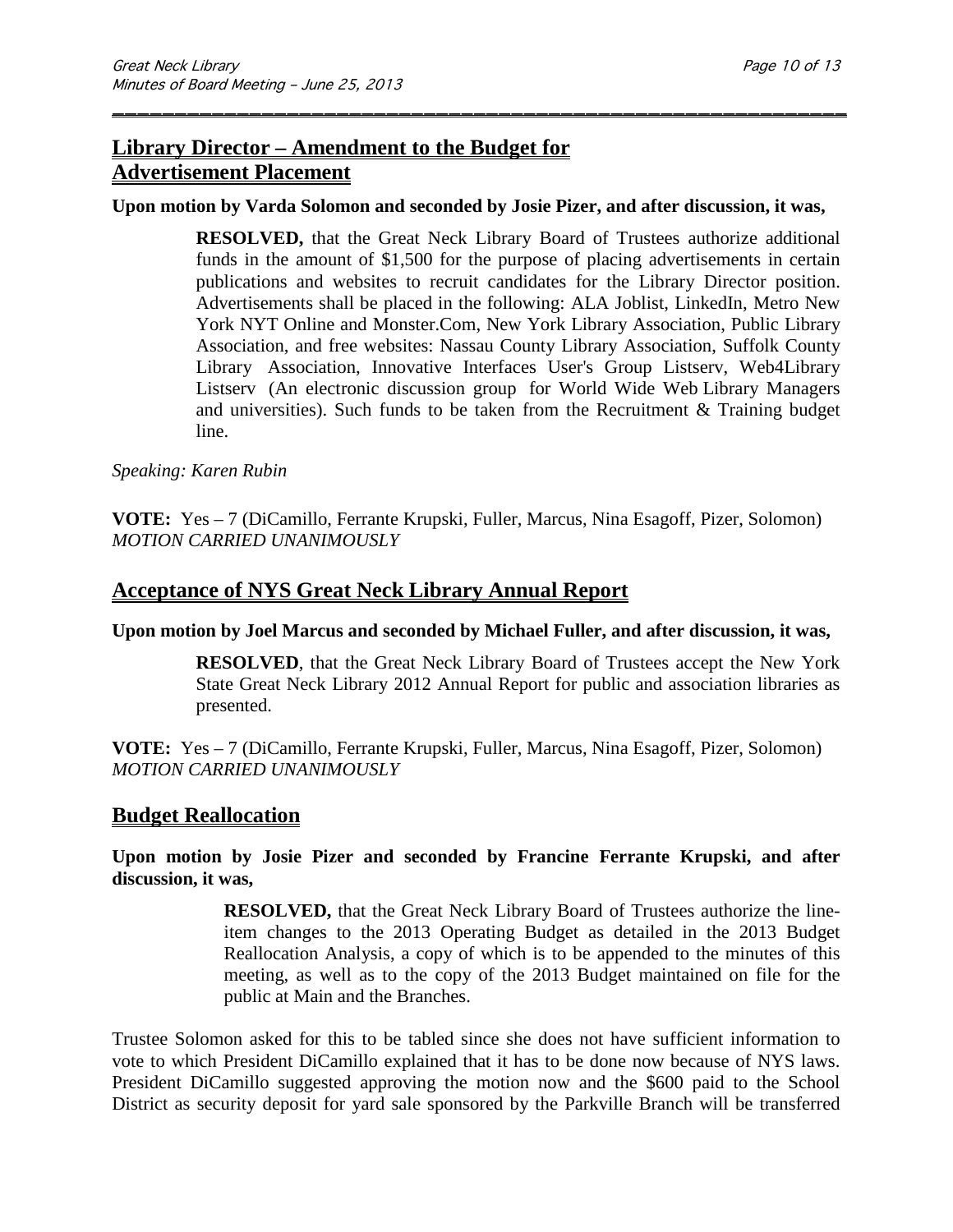back to the line it came from. It will not be spent but will appear as surplus. (See Finance Committee Report on page 3)

\_\_\_\_\_\_\_\_\_\_\_\_\_\_\_\_\_\_\_\_\_\_\_\_\_\_\_\_\_\_\_\_\_\_\_\_\_\_\_\_\_\_\_\_\_\_\_\_\_\_\_\_\_\_\_\_\_\_\_

**VOTE:** Yes – 6 (DiCamillo, Ferrante Krupski, Fuller, Marcus, Nina Esagoff, Pizer) Abstention – 1 (Solomon). *MOTION CARRIED* 

### **Referendum Date**

**Upon motion by Francine Ferrante Krupski and seconded by Josie Pizer, and after discussion, it was,**

> **RESOLVED**, that the Great Neck Library Board of Trustees select Tuesday, November 19, 2013, as the date for the referendum for the Main Building renovation. Such date is subject to negotiations with the Great Neck School Board.

*Public Comment: Karen Rubin, Dan Nachmanoff*

**VOTE:** Yes – 7 (DiCamillo, Ferrante Krupski, Fuller, Marcus, Nina Esagoff, Pizer, Solomon) *MOTION CARRIED UNANIMOUSLY*

## **Amendment to Building Advisory Committee Membership Composition**

**Upon motion by Josie Pizer and seconded by Varda Solomon, and after discussion, it was,**

**RESOLVED**, that the Great Neck Library Board of Trustees amend the original resolution approved at the November 22, 2011 meeting of the Great Neck Library Board or Trustees, in order to add the Business Manager as a member of the Building Advisory Committee.

**VOTE:** Yes – 7 (DiCamillo, Ferrante Krupski, Fuller, Marcus, Nina Esagoff, Pizer, Solomon) *MOTION CARRIED UNANIMOUSLY*

### **Extension of Building Advisory Committee Deadline**

### **Upon motion by Joel Marcus and seconded by Varda Solomon, and after discussion, it was,**

**RESOLVED**, that the Great Neck Library Board of Trustees, after polling current members of the Building Advisory Committee (BAC) and having been advised that 100% of the current members wish to remain on the BAC, amend the resolutions dated November 22, 2011, September 20, 2012 and April 23, 2013 and authorize the Building Advisory Committee to continue to serve the Great Neck Library Board of Trustees through the successful completion of the referendum and subsequent construction. The building plans will be submitted together with an estimated budget at the special meeting to be held July 23, 2013.

**VOTE:** Yes – 7 (DiCamillo, Ferrante Krupski, Fuller, Marcus, Nina Esagoff, Pizer, Solomon) *MOTION CARRIED UNANIMOUSLY*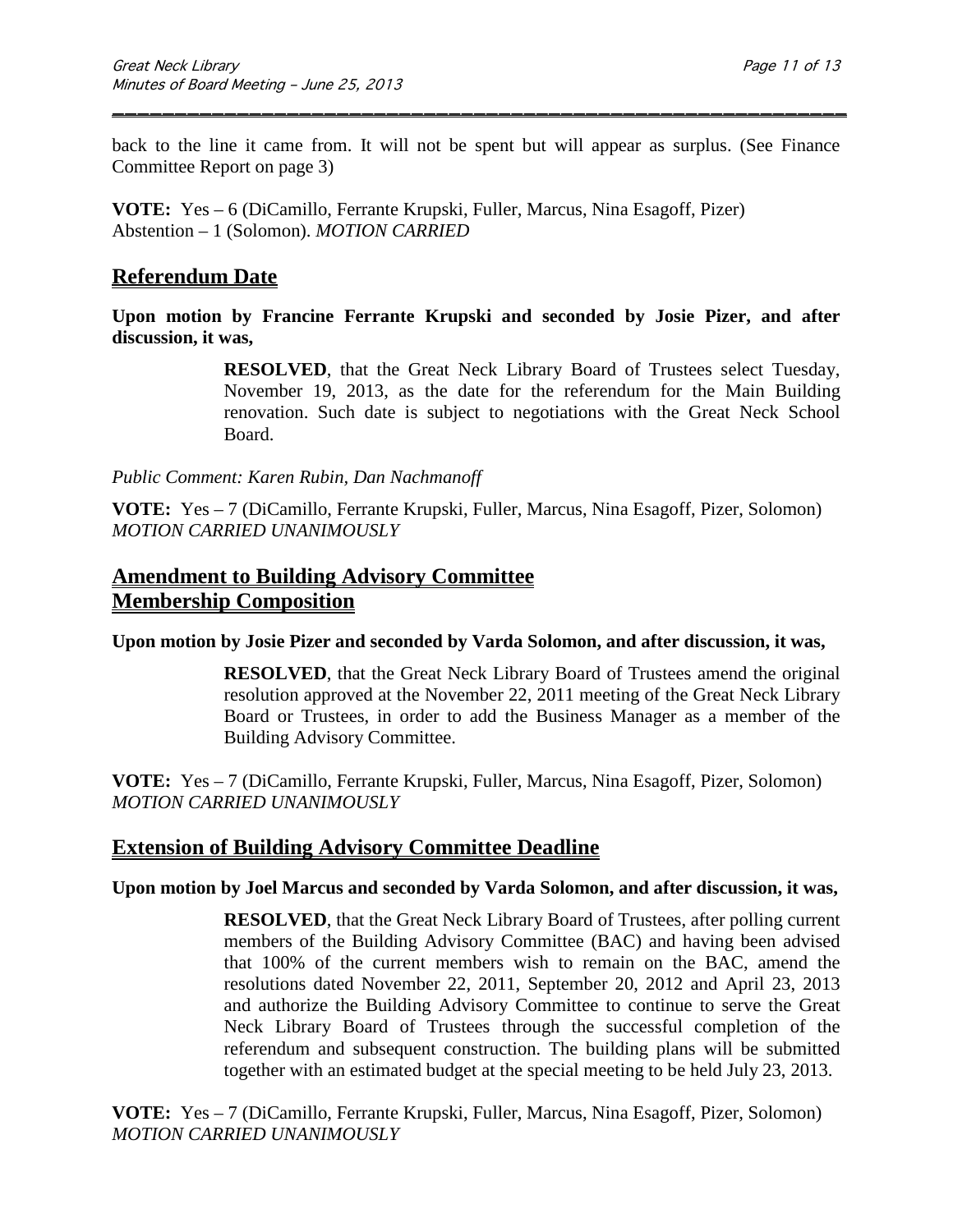## **Relocation Committee**

The Relocation Committee is comprised of Trustees – Joel Marcus, Varda Solomon, Marietta DiCamillo and Francine Ferrante Krupski (chair); staff – Business Manager Neil Zitofsky and Chris Johnson; and two members from the public. The committee will be responsible for gathering information for relocating library services during the renovation of the Main Library building. The first meeting will be July 8 at 7:00 p.m. at the Station Branch.

\_\_\_\_\_\_\_\_\_\_\_\_\_\_\_\_\_\_\_\_\_\_\_\_\_\_\_\_\_\_\_\_\_\_\_\_\_\_\_\_\_\_\_\_\_\_\_\_\_\_\_\_\_\_\_\_\_\_\_

The Business Manager asked if the Board would consider having more than two staff members since there are so many different things to be considered and he is not sure two people would have all the information to represent all the service areas of the library. Mr. Zitofsky will discuss this with the Interim Director. Two key areas that will be affected will be Levels and the computer room and staff from these departments should be included on the committee.

## **Purchase of Computer Equipment**

**Upon motion by Janet Nina Esagoff and seconded by Michael Fuller, and after discussion, it was,**

> **RESOLVED**, that the Great Neck Library Board of Trustees authorize the purchase of ninety (90) computers from Hi & Low Computers at a cost of \$508 each for a total of \$45,702. Forty two (42) computers will be charged to the \$25,000 Computer Hardware budget line in the 2013 operating budget. The balance of 48 computers will be ordered in July and charged to the \$25,000 Computer Hardware budget line in the 2014 operating budget. This is being done as it is our only means to purchase ninety (90) units configured alike.

Trustee Pizer felt that the Board did not have much input or time to consider other options and this should not be done on a pro forma basis. Trustee Nina Esagoff questioned the timing of this since the Board is preparing for a referendum.

**VOTE:** Yes – 5 (DiCamillo, Ferrante Krupski, Fuller, Marcus, Solomon) Abstention – 1(Pizer); Opposed – 1(Nina Esagoff) *MOTION CARRIED* 

### **Excess Equipment**

### **Upon motion by Michael Fuller and seconded by Josie Pizer, and after discussion, it was,**

**RESOLVED**, that the Great Neck Library Board of Trustees declare the items listed on the schedule from the Computer Department dated June 2013 excessed and authorize the Interim Director to dispose of same in an appropriate manner.

**VOTE:** Yes – 7 (DiCamillo, Ferrante Krupski, Fuller, Marcus, Nina Esagoff, Pizer, Solomon) *MOTION CARRIED UNANIMOUSLY*